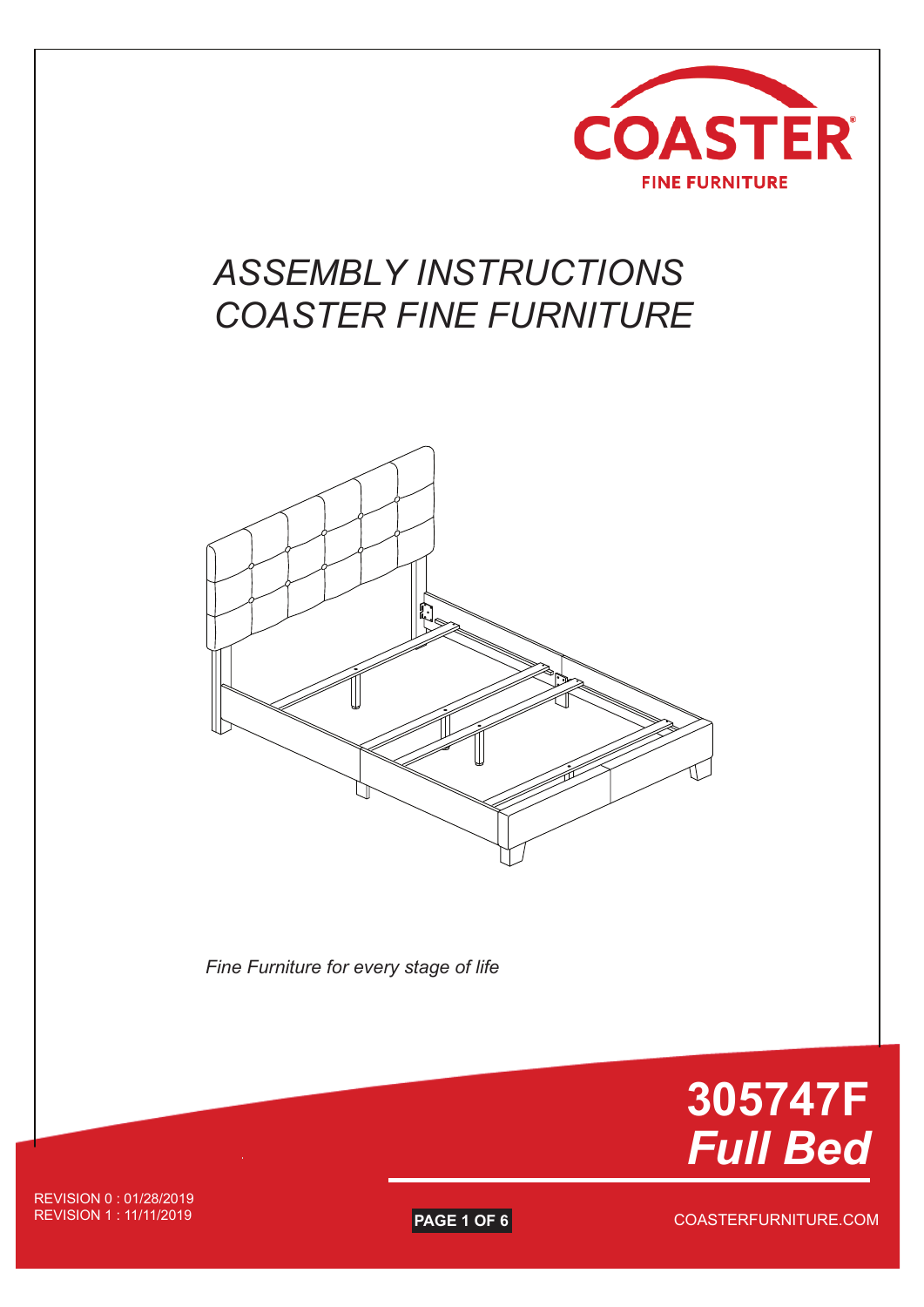## **ASSEMBLY INSTRUCTIONS**



#### **ASSEMBLY TIPS:**

- 1. Remove hardware from box and sort by size.
- 2. Please check to see that all hardware and parts are present prior to start of assembly.
- 3. Please follow attached instructions in the same sequence as numbered to assure fast & easy assembly.



#### **WARNING!**

1. Don't attempt to repair or modify parts that are broken or defective. Please contact the store immediately.

2. This product is for home use only and not intended for commercial establishments.



ASSEMBLY TIME 20 MINUTES



## **PARTS IDENTIFICATION**

| A            | <b>HEADBOARD</b><br><b>PANEL</b>               | 1PC  | F | <b>BED RAIL</b><br>(WITH "F" LABEL)                      | 2PCS |
|--------------|------------------------------------------------|------|---|----------------------------------------------------------|------|
| B.           | <b>LEFT HEADBOARD LEG</b><br>(WITH "L" LABEL)  | 1PC  | G | <b>BED RAIL</b><br>(WITH "G" LABEL)                      | 2PCS |
| $\mathbf{C}$ | <b>RIGHT HEADBOARD LEG</b><br>(WITH "R" LABEL) | 1PC  | н | <b>BED RAIL</b><br><b>SUPPORT LEG</b>                    | 2PCS |
| D            | <b>FOOTBOARD</b><br><b>PANEL</b>               | 1PC  |   | <b>BED SLAT</b>                                          | 4PCS |
| Е            | <b>FOOTBOARD LEG</b>                           | 2PCS | J | <b>BED SLAT</b><br><b>SUPPORT</b><br><b>WITH LEVELER</b> | 4PCS |

#### **NOTE:**

**Phillips head screw driver is required in the assembly process; however, manufacturer does not provided this item.**

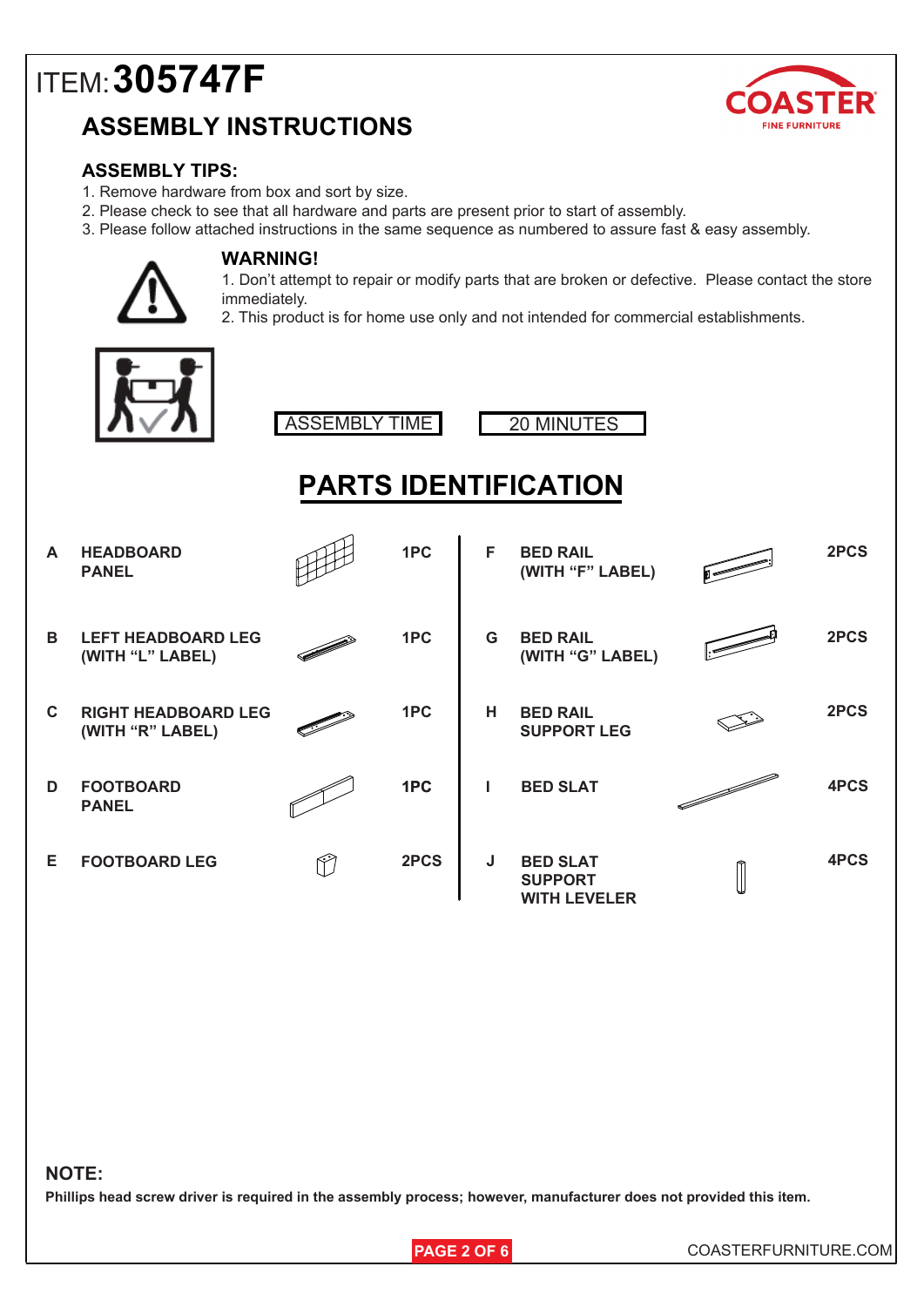## **ASSEMBLY INSTRUCTIONS**



#### **ASSEMBLY TIPS:**

- 1. Remove hardware from box and sort by size.
- 2. Please check to see that all hardware and parts are present prior to start of assembly.
- 3. Please follow attached instructions in the same sequence as numbered to assure fast & easy assembly.



#### **WARNING!**

1. Don't attempt to repair or modify parts that are broken or defective. Please contact the store immediately.

2. This product is for home use only and not intended for commercial establishments.

## **HARDWARE IDENTIFICATION**

| 1 | <b>BOLT1</b><br>(M8 x 20mm - RBW)        | $\binom{6}{2}$      | 8PCS  | 6              | <b>LOCK WASHER</b><br>(1/4" X 12 Ø - RBW)       |               | 14PCS |
|---|------------------------------------------|---------------------|-------|----------------|-------------------------------------------------|---------------|-------|
| 2 | <b>BOLT 2</b><br>(M6 x 25mm - RBW)       | $\omega$ ) $\omega$ | 8PCS  | $\overline{7}$ | <b>FLAT WASHER</b><br>(1/4" X 19 Ø - RBW)       | 0.            | 14PCS |
| 3 | <b>BOLT 3</b><br>(M6 x 35mm - RBW)       | IIIIIID             | 10PCS | 8              | <b>FLAT HEAD SCREW</b><br>(M4 x 32mm - RBW)     | <b>ELILLE</b> | 8PCS  |
| 4 | <b>BOLT4</b><br>(M6 x 70mm - RBW)        | <b>INNIMINIMIN</b>  | 2PCS  | 9              | <b>SMALL ALLEN WRENCH</b><br>(M4 x 100mm - BLK) |               | 1PC   |
| 5 | <b>WOOD DOWEL</b><br>$(M8Ø \times 30mm)$ |                     | 2PCS  | 10             | <b>BIG ALLEN WRENCH</b><br>(M5 x 65mm - BLK)    |               | 1PC   |

#### **NOTE:**

**Phillips head screw driver is required in the assembly process; however, manufacturer does not provided this item.**

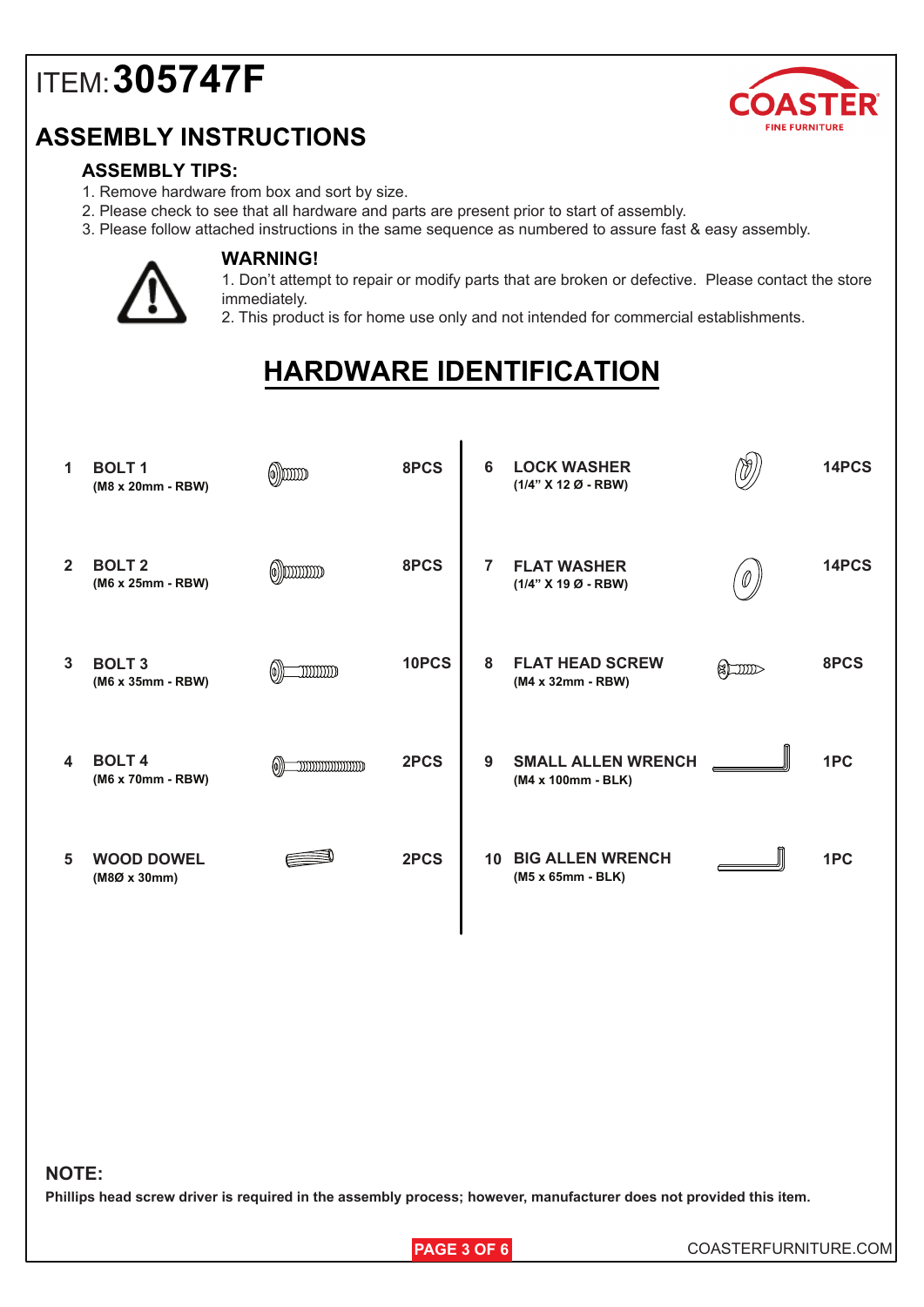### **ASSEMBLY INSTRUCTIONS**



**STEP 1**

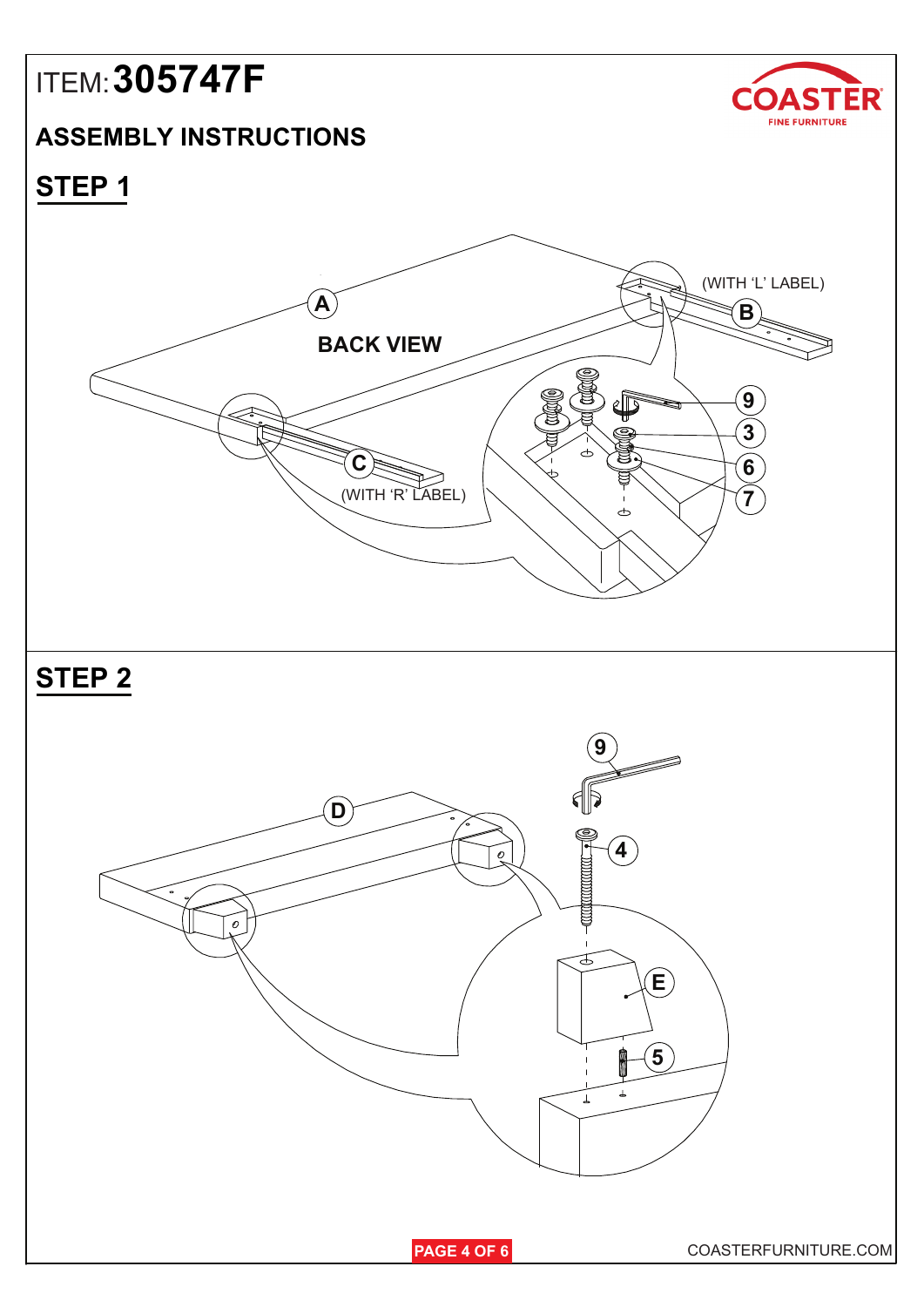## **ASSEMBLY INSTRUCTIONS**



**STEP 3**

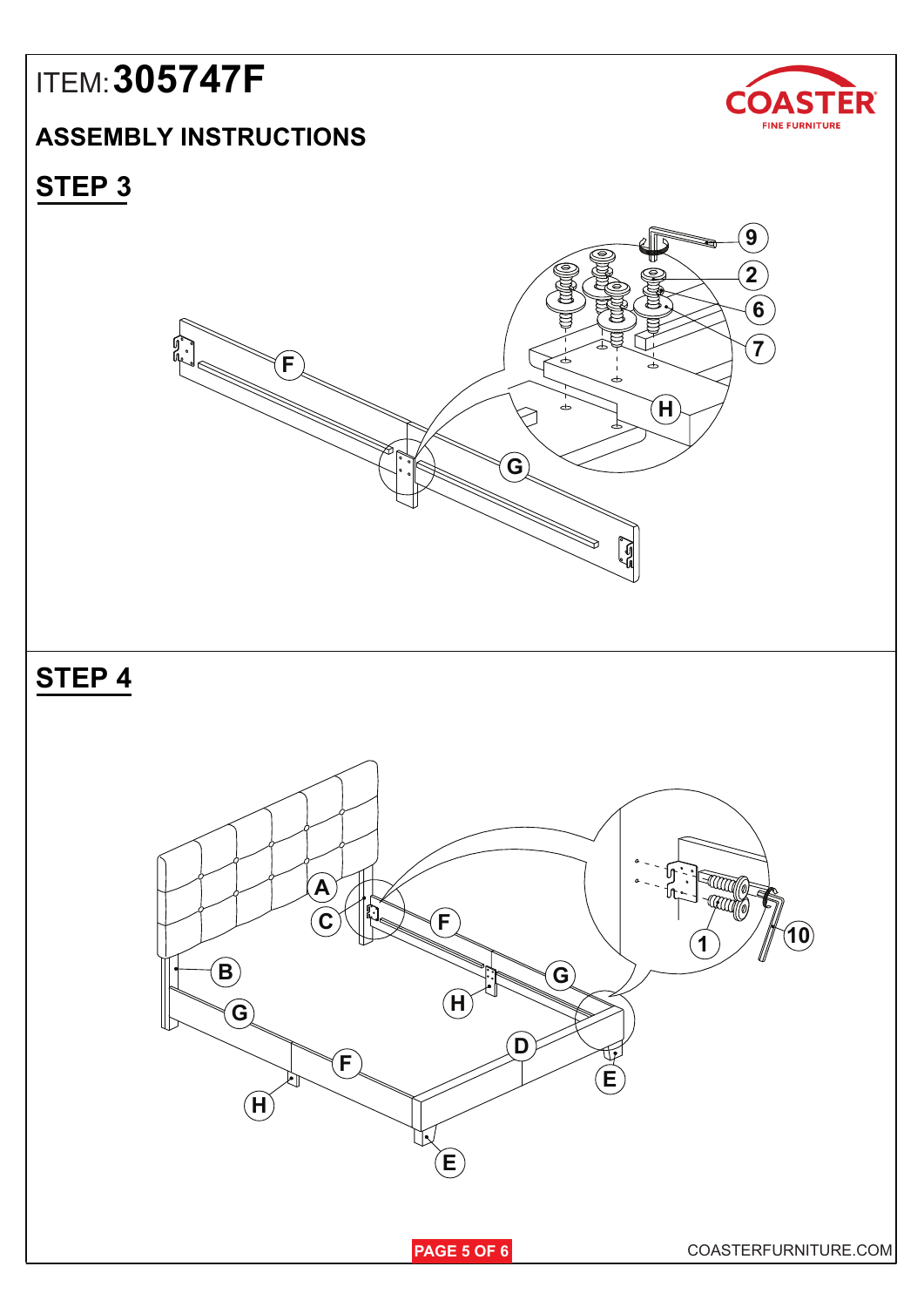